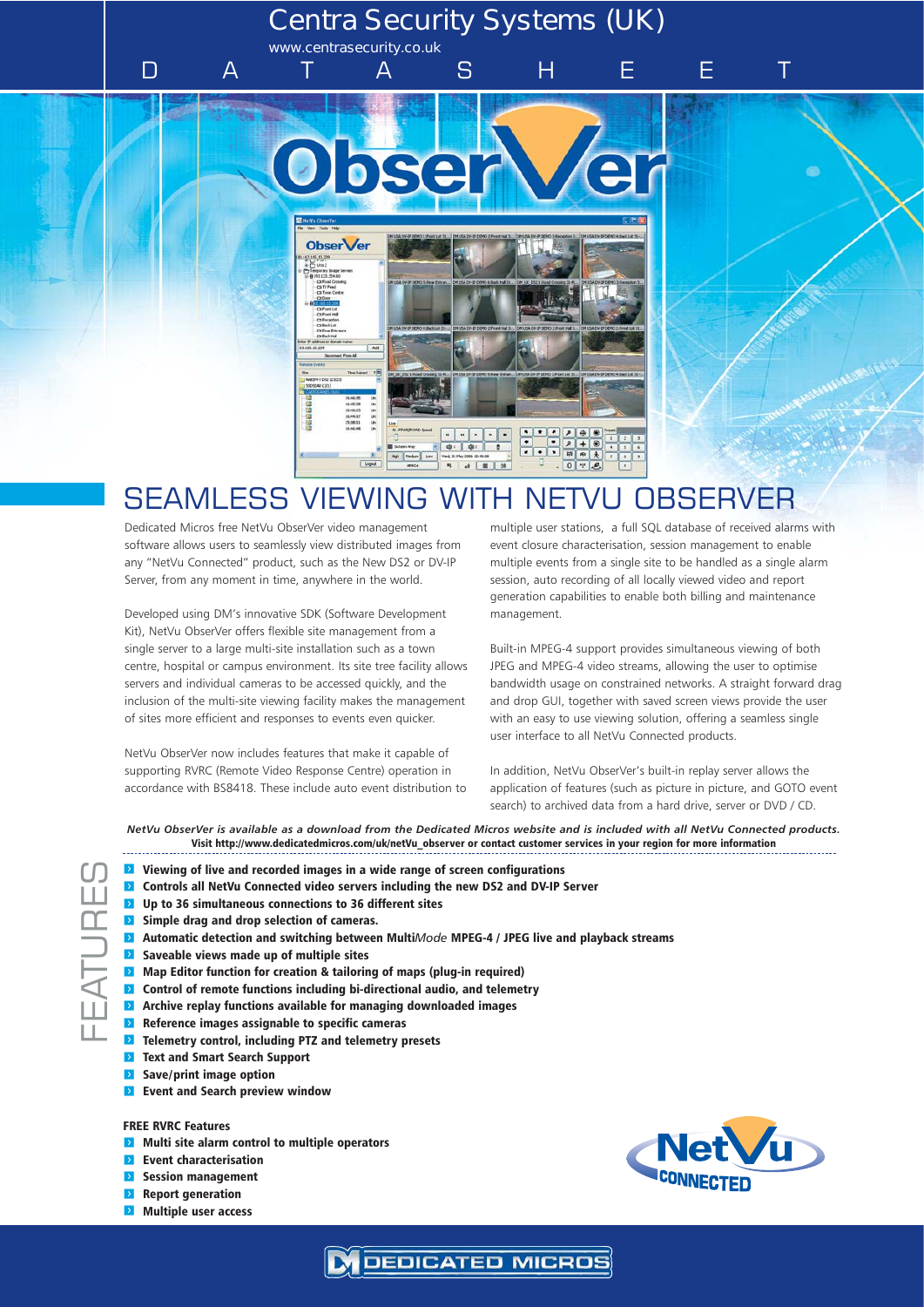## SEARCH & PLAYBACK

Obser *Ver* 

- One button touch
- Frame advance/rewind, fast picture search and pause keys
- GOTO time and date
- Playback in full screen and multi-screen

## MULTI-SCREEN

NetVu ObserVer allows you to view images in any display mode, from single, picture in picture, quad and multi-screen (6, 9, 16, 25 & 36 way screens can be viewed).

For ultimate flexibility you can now have any combination of images on the multi-screen view. Live & Recorded images can be viewed simultaneously through the web pages.

## SINGLE SITE VIEWING

NetVu Observer provides the ability to select a single unit and take control of each video camera on the unit (if telemetry is available) and view all cameras in a multiscreen format.

## MULTI-SITE VIEWING

The application supports the ability to select and control multiple new NetVu Connected products, across a number of sites, displaying cameras from each of the units being controlled.

#### MAP SUPPORT

NetVu ObserVer now incorporates Map Support in its GUI. Users are able to use map images and floor plans to identify camera locations around a site, installation or CCTV network. Clicking on the relevant camera will instantly connect the user to the camera image stream.

#### MAP EDITOR

With the addition of the free Map Editor (requires registration), users are able to construct their own network of site plans for use in NetVu ObserVer.



## JPEG AND MPEG-4 COMPRESSION SUPPORT

NetVu Observer provides the option to switch between viewing live and recorded images in both JPEG and MPEG4 video format. A single key press will switch the video images from the NetVu Connected from JPEG to MPEG-4 and vice-versa.

**SPECIFICATION** 

This switchable option allows users with bandwidth constrained networks to receive image updates using MPEG-4.

## Multi*Mode* SUPPORT

As the new Digital Sprite 2 and DV-IP Server now support **Multi***Mode* recording, NetVu ObserVer will automatically switch between MPEG and JPEG recorded images on event or alarm.

#### TRANS*Coding*

NetVu ObserVer supports the New DS2 and DV-IP products which have the unique **Trans***Coding* capability. This provides MPEG-4 transmission of either the recorded or live video, independent of how the video has been recorded, ensuring that remote operators can view fast update images of the best quality even over limited bandwidth links.

#### LOCAL RECORDING

All connected sites can be recorded to the local hard disk of the operators PC at the touch of a button. The file is recorded and indexed by date and time and may be reviewed within NetVu ObserVer by using the replay archive function.

## ALARM RECEIVING

Alarm receiving has now been added to NetVu ObserVer. This includes the new Event Distribution Point application which passes them on to available operators as they become available. System exceptions are also logged on the DVR such as camera fails, system set/unset, detector management (for BS8418) and system restarts.

#### SITE MANAGEMENT

The application supports a site tree which displays all units and cameras that are accessible to the Operator. This allows simple selection of a unit or a specific camera within the list and through DuoVu and the Drag & Drop facility allows the operator to view multiple cameras from different sites on the same screen and the same time

## BANDWIDTH MANAGEMENT

Bit rate can be managed by site, by camera and by server.

*Map Editor*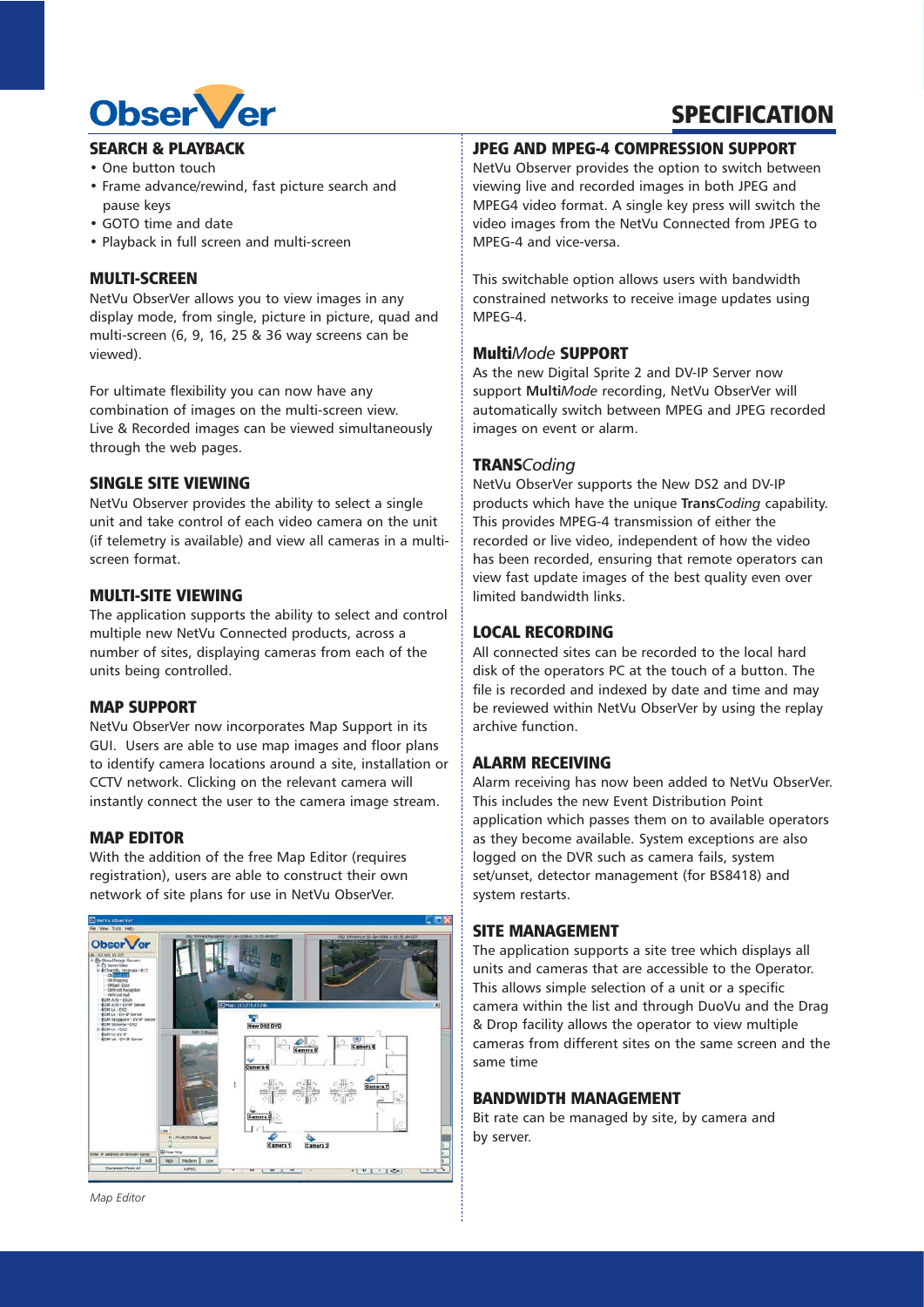## 'DRAG & DROP'

NetVu ObserVer has been designed to ease camera and monitor selection for the Operator. By simply selecting a camera from the site tree and dragging this to the monitor segment of the display the operator can build a matrix of images (up to 16) from any of the stored locations.

#### AUDIO

User access to control the audio over the network providing a bi-directional audio link between the New Digital Sprite 2 and the Operator PC.

#### REPLAY SERVER

The NetVu ObserVer application includes an integrated replay server that allows recordings that have been archived (to the local PC hard drive, an external server or a CD-Rom) to be accessed and reviewed instantly, removing the need for a dedicated playback application.

#### EVENT LIST

Allows instant access to a list of events that are triggered via the configured product (i.e. Power Off alarms, VMD activity) these recorded events can then be reviewed at the remote location through NetVu ObserVer.

## EVENT FILTERING & PREVIEW

Events may be filtered by date, camera, and alarm type. Filters can also be cleared and reset to default in order for the whole list to be viewed.

A separate preview window now enables fast and accurate validation of events

#### TEXT SEARCH

The new DS2 and DV-IP Server have the capability to record raw or formatted text from tills, ATM's or other business systems. Now remote users can search the recorded images for specific words. NetVu ObserVer then displays a list of text events for review and interpretation.

#### SMART SEARCH

Users are now able to search recorded video for movement in specific areas of the video image. This feature allows users to retrospectively search for VMD (Video Motion Detection), even if VMD wasn't enabled at the time of recording. This is efficient search method for situations where you wish to quickly identify an occurance in a particular area of the image.



#### *Smart Search*

## **TELEMETRY**

The product allows complete remote support of Telemetry enabled cameras including functions such as PTZ, focus, wash/wipe and preset recall. To avoid operator overload – Telemetry controls can be automatically hidden when non-telemetry cameras are displayed.

## RVRC SUPPORT

NetVu ObserVer now enables operation in RVRC environments by providing a number of additional capabilities.

An Event Distribution Module is now included, that enables auto serving of events to multi client environments, enabling operator utilisation to be maximised. Events can be grouped together in Sessions from the same site and can then be characterised on closure, providing the essential management information for both billing and site maintenance. This information can be extracted in user definable reports from the SQL database.

#### DISPLAY PRESETS

NetVu ObserVer can save preset screens of up to 16 different cameras from various sites for instant viewing of either live or recorded images. These can be presets can be named by the operator to allow quick and easy selection.

#### VIDEO DOWNLOAD

The feature allows an Operator to download recorded video from the NetVu Connected product, allowing important evidence to be made available for review. This video can then be viewed, using the replay server feature of the NetVu ObserVer, at a replay station and will not take the Operator away from his task of monitoring the live video.

## SAVE/PRINT IMAGE OPTION

By right clicking on the video window, users are presented with the option to save the current image to file or print to a local printer.

#### REFERENCE IMAGES

The user is now able to create reference images for specific cameras. These can be used later to act as a point of reference for camera movement, image deterioration or image obstruction. Access to the image is a simple right click selection on the camera in the site tree.

#### REMOTE CONFIGURATION

Accessible via a web browser, NetVu ObserVer allows remote configuration of all the enabled features on the NetVu Connected DM product. Of course these can be protected by usernames and passwords

#### NETVU CONNECTED

NetVu ObserVer is one of a growing number of products that include NetVu Connected technology built-in to ensure maximum compatibility with future developments in networked security.

NetVu Connected enables NetVu ObserVer to fully interoperate with other NetVu compatible products from DM. NetVu Connected uses industry standard networking protocols supported by a wide range of third-party integration products and DM's SDK to ensure on-going compatibility for the future.